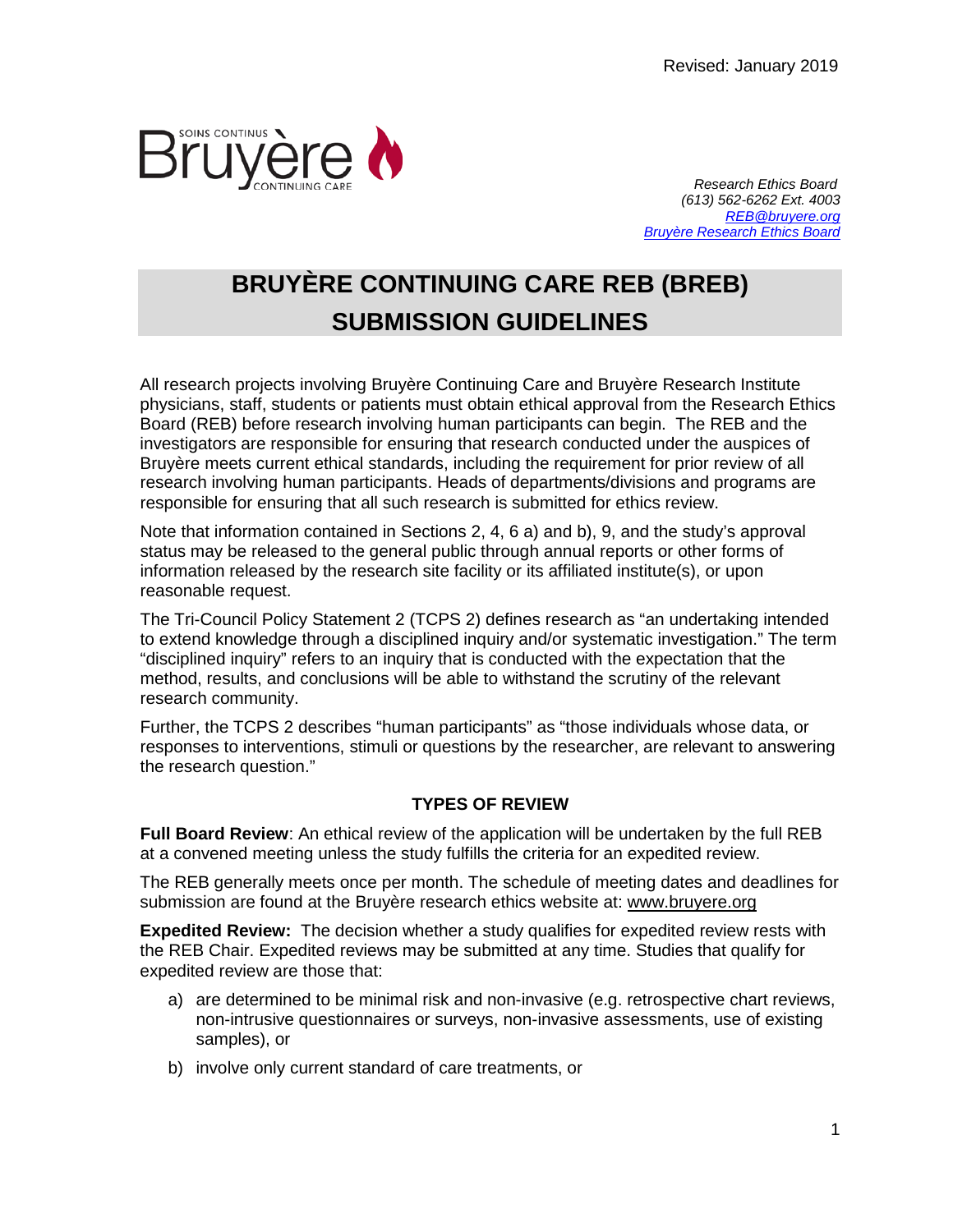c) have had prior approval from another Research Ethics Board that is compliant with the Tri-Council Policy Statement 2, as amended from time to time. All case relevant documentation (submission materials from the other REB and its approval letter(s) must be provided.

# **THE SUBMISSION FORM – INSTRUCTIONS**

The REB Submission Form (BREB) may be found on the Research Ethics Board website at: www.bruyere.org. The fully completed BREB Form must be submitted electronically. Paper copies are not accepted. If you are unsure about any aspect of these instructions, contact the Bruyère REB at [REB@bruyere.org](mailto:REB@bruyere.org) or at 613-562-6262 ext. 4003.

The REB Checklist **must** accompany all ethics submissions to be considered for REB review. The checklist can be found on the Research Ethics Board website at: [www.bruyere.org](http://www.bruyere.org/)

 **TCPS 2 Certificates issued within the past 5 years** for all research personnel **must** accompany this submission to be considered for REB review. The TCPS 2 tutorial can be found at: https://tcps2core.ca/welcome

 If this is a multi-centre study, check with the other institutional REB(s) to confirm their review and submission requirements.

Answer all of the questions in each section. If a question does not apply, indicate "Not Applicable." Do not refer to, or attach, other documents in response to questions except where indicated. The following are further explanatory notes regarding some items on the BREB Form. The numbering corresponds to the items on the Form.

# **1. SUBMISSION VERSION DATE**

Include the date of submission as the Submission Version Date. Each revised iteration of the Form should show an updated Version Date.

## **2. STUDY TITLE**

Include the full title of the study. The title must match that of the study protocol, if any. Correspondence between the investigators and the REB office will cite this title for identification purposes.

## **3. STUDY DURATION**

State the expected start and end dates. As applicable, update these dates on all revised REB applications or amendments to REB approved submissions and protocols.

# **4. REVIEW TYPE**

Indicate whether you are requesting a full or an expedited review and give a brief justification if requesting expedited review. The final determination will be made by the REB Chair.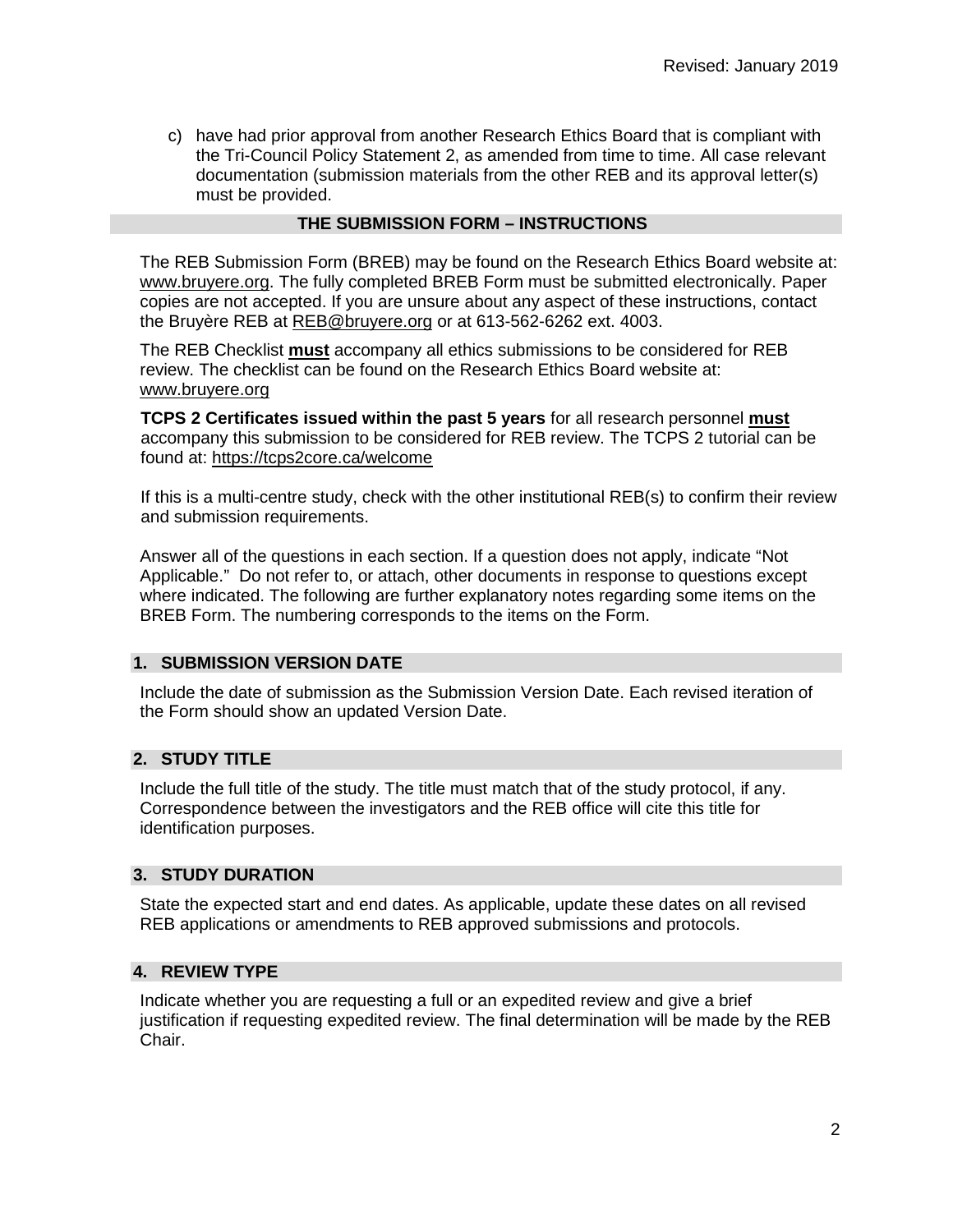# **5. ORIGIN AND FUNDING OF STUDY**

Indicate whether the study originated from the Investigator(s) (Investigator Driven), or has originated from an industry sponsor who is funding the study. If the originator of the study is a corporate sponsor, provide the company's contact information and country.

# **6. TEAM OF INVESTIGATORS**

In this section, identify the Investigators for the study and provide the contact information requested.

- a) The Principal Investigator (PI) is the individual who has overall responsibility for the project at all research sites.
- b) The Responsible Site Investigator (RSI) must be affiliated with Bruyère, has responsibility for the research activities at Bruyère, and also serves as the study's contact person for the REB. There must always be at least one RSI for each approved study. If the PI is also the RSI, check Not Applicable.

Where the Principal Investigator or a Co-Investigator of the study is a student or trainee, the RSI should be the student's supervisor. If this is not possible, contact the REB for direction.

For clinical studies regulated by Health Canada that require the Site Principal Investigator to be a "Qualified Investigator" (a physician or, where applicable, a dentist, and a member in good standing of a professional medical or dental regulatory body) the Responsible Site Investigator must certify that he or she meets this requirement by initialing the "Responsible Site Investigator Agreement" that appears in Section 6b.

c) The Co-Investigator(s), with the Principal Investigator, are typically those investigator(s) who i) originated or made a significant contribution to the study, ii) obtained funding and/or iii) will be an author of any publications arising from the research project.

All Co-Investigators and their contact information should be listed in Section 6. When a student is listed as a Co-Investigator, his/her student status should be identified under "Title/Position."

**Note:** Signatures are required for all investigators listed in Section 6. All investigators are responsible to carry out the study in accordance with the REB Submission, once approved. The signatures of the Principal Investigator, Research Site Investigator and all Co-Investigator(s) attest to their agreement to carry out the study in accordance with the Submission.

# **7. STUDY TYPE AND DESIGN**

- a) **Type of Study:** The purpose of this checklist section is to orient the REB reviewer to the type of study. The list is not intended to be exhaustive. Check off the most appropriate items.
- b) **Study Design:** The purpose of this checklist section is to provide the REB reviewer with some information about the experimental design of the study. The list is not intended to be exhaustive. Check off the most appropriate items.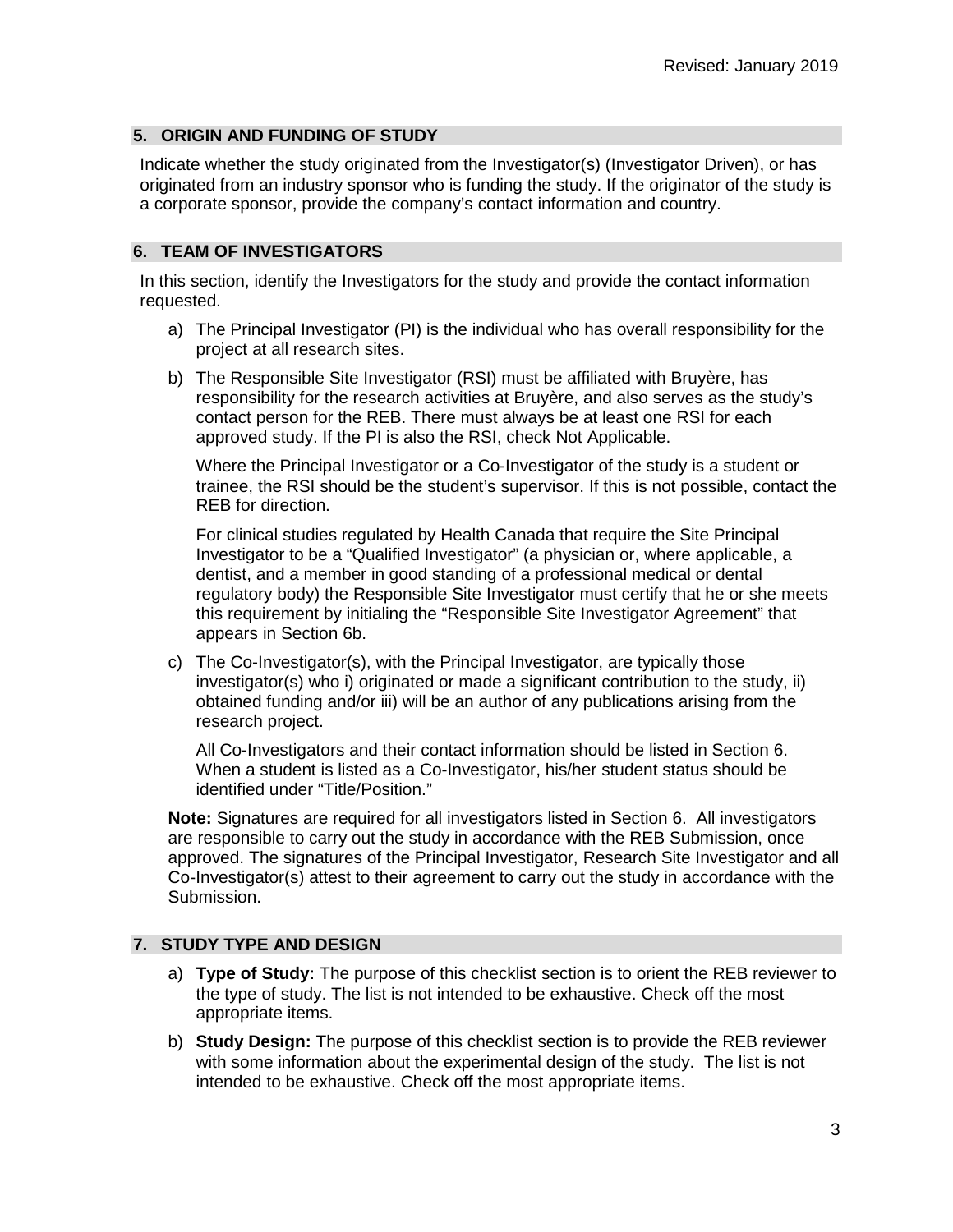# **8. RESEARCH PROJECTS REQUIRING HEALTH CANADA OR FDA APPROVAL**

Clinical trials of Investigational drugs including Biologics and natural health products, as well as approved drugs or medical devices being tested for a new indication (e.g., age group, new disease entity), new dosage or new method of administration may require Health Canada approval. It is the responsibility of the study sponsor and research team to ensure that all Health Canada regulatory requirements are met, including requirements relating to Health Canada prior clearance of proposed trials.

Applicable studies involving regulated investigational products must apply for authorization for research use from Health Canada under certain circumstances. For drug trials, a "Clinical Trial Application" form must be submitted to Health Canada. Provide a copy of the authorization or "No Objection" letter from Health Canada as soon as it becomes available. In general, final REB approval for the study will not be granted until the "No Objection" letter has been provided. There are similar rules for other kinds of Health Canada regulated investigational products. For certain medical device studies, however, Health Canada requires REB approval first.

If results are to be submitted for US Food and Drug Administration (FDA) approval, provide the IND number showing research approval from the FDA.

There is no representation that Bruyère REB approval of a regulated clinical trial, or other study means that the study complies with applicable laws and regulations in any jurisdiction. Investigators must be satisfied that they have met all required laws and regulations, and if in doubt, should consult their own legal advisors.

# **9. STUDY SUMMARY**

The study summary is intended to provide a brief overview of the study, including a brief description of the purpose, study population and study interventions. This summary should be written using lay language (as should all sections of this Form), and should not normally exceed 200 words.

## **10. PURPOSE AND OBJECTIVES**

- a) Justification: In this subsection, justify the need for this study, and clearly outline your objectives so that the appropriateness of the study's design and methodology can be evaluated. Also, describe the potential clinical relevance of the study and its expected findings.
- b) Objectives: Outline the main objectives for this study. If this is a pilot study, indicate how the outcomes of this study will contribute to the main study.
- c) Clinical Relevance: To properly evaluate the balance between the risks to the research subject and the benefit to society, describe the clinical relevance of this study.

## **11. DESCRIPTION OF METHODS AND PROCEDURES**

a) **Study Design and Methods:** In this subsection, provide a description of the study design and methods including the method chosen to assign subjects to groups, if any. Study procedures and interventions should be sufficiently described so that the reviewer does not need to obtain information from secondary sources (e.g. funding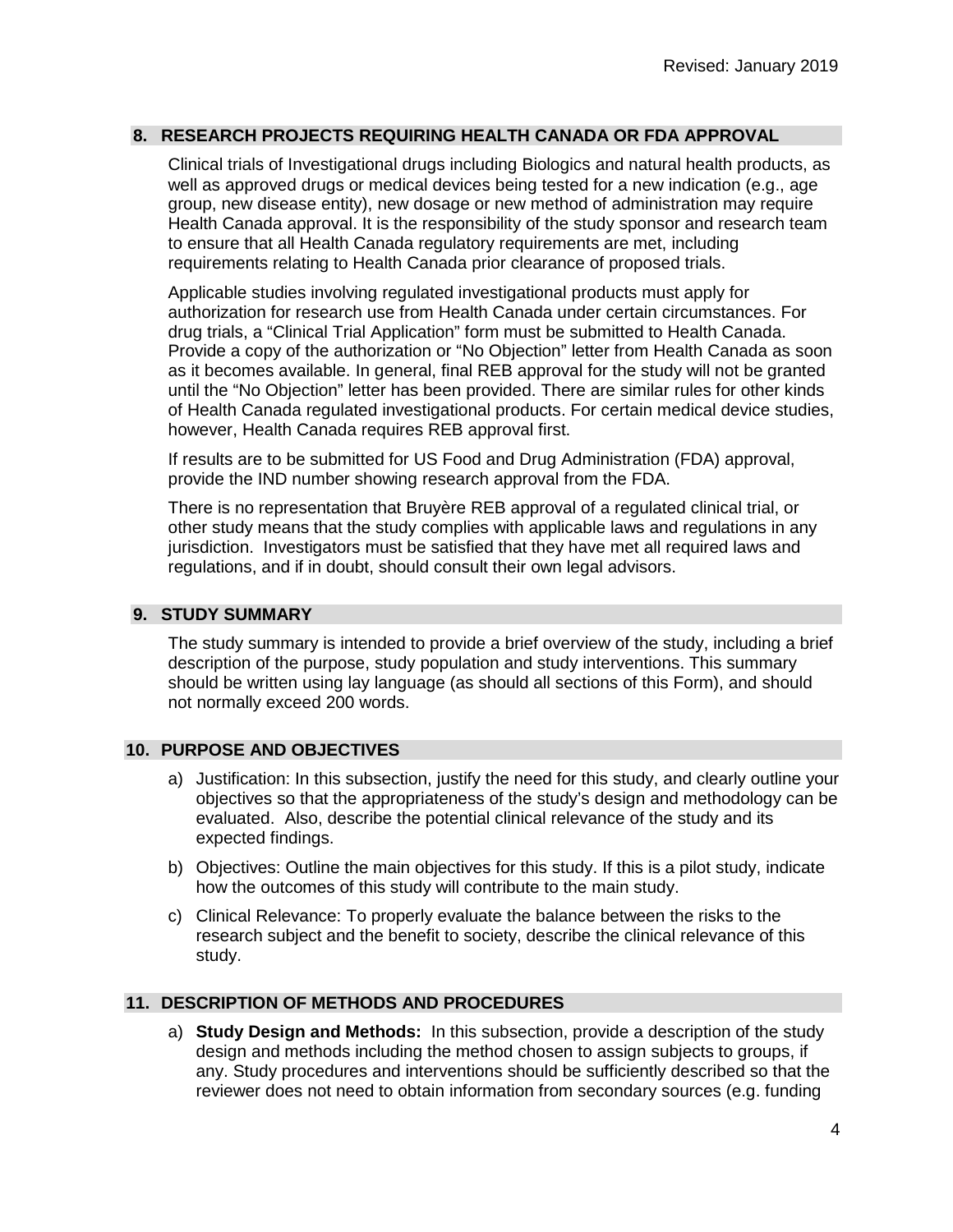grants, investigator's brochures). For better comprehension, flow diagrams and point form presentations are encouraged.

- **b) Describe the nature, frequency, and duration of research participation required by the study:** Describe what research participants will be asked to do, how many sessions or visits will be involved and how much time will be required for each study session or visit.
- c) **Data Collection Methods**: How will data be collected, for example, by clinical testing, physiological monitoring, survey, interview, focus group or other. Photos, audio-recording, and video-recording require explicit written consent.
- d) **Primary Outcome Measures:** Describe the measures that will be used in this study and the appropriateness of these measures for this study. If data will be obtained from interviews, questionnaires or standardized data collection instruments, attach copies of and any interview scripts to be used in the study. If the study will recruit subjects from different linguistic groups, attach all translated copies and state whether the translations have been validated using an appropriate methodology.
- e) **Collection of Biological Samples:** Describe the collection of any biological materials, including tissue or fluids. If samples will be retained, explain how, and for how long. If samples are to be destroyed, when will this be done?
- f) **Does this study involve any deception, or withholding information from study participants?** If yes, describe and justify the use of deception. Describe also your plan for debriefing participants and obtaining their consent to the use of their data. Note that, generally, participants must be advised of the purpose and rationale for the use of deception or partial withholding of information and must have the option to withdraw their data after learning of the use of deception. Any variation from these rules be justified.
- g) **Plan for the Analysis of Results:** Provide the plan for the statistical analyses of the study's results. Although it may be necessary to change the statistical plan after the data are collected, include the actual statistical tests that are currently being considered for the analyses. For qualitative data, briefly describe the analysis method(s) planned.

## **12. SAMPLE SIZE AND RESEARCH SITES**

- a) Include the total number of the subjects being recruited at all sites.
- b) Specify the number of sites and list countries of all sites.
- c) Indicate the number of research participants being recruited at Bruyère sites.
- d) Investigators should ensure that individuals to be recruited at Bruyère sites have not been excessively recruited for multiple research projects. Describe how the answer to this question was determined. If the patient population has been recruited for several studies, describe how the issue of over-recruitment will be addressed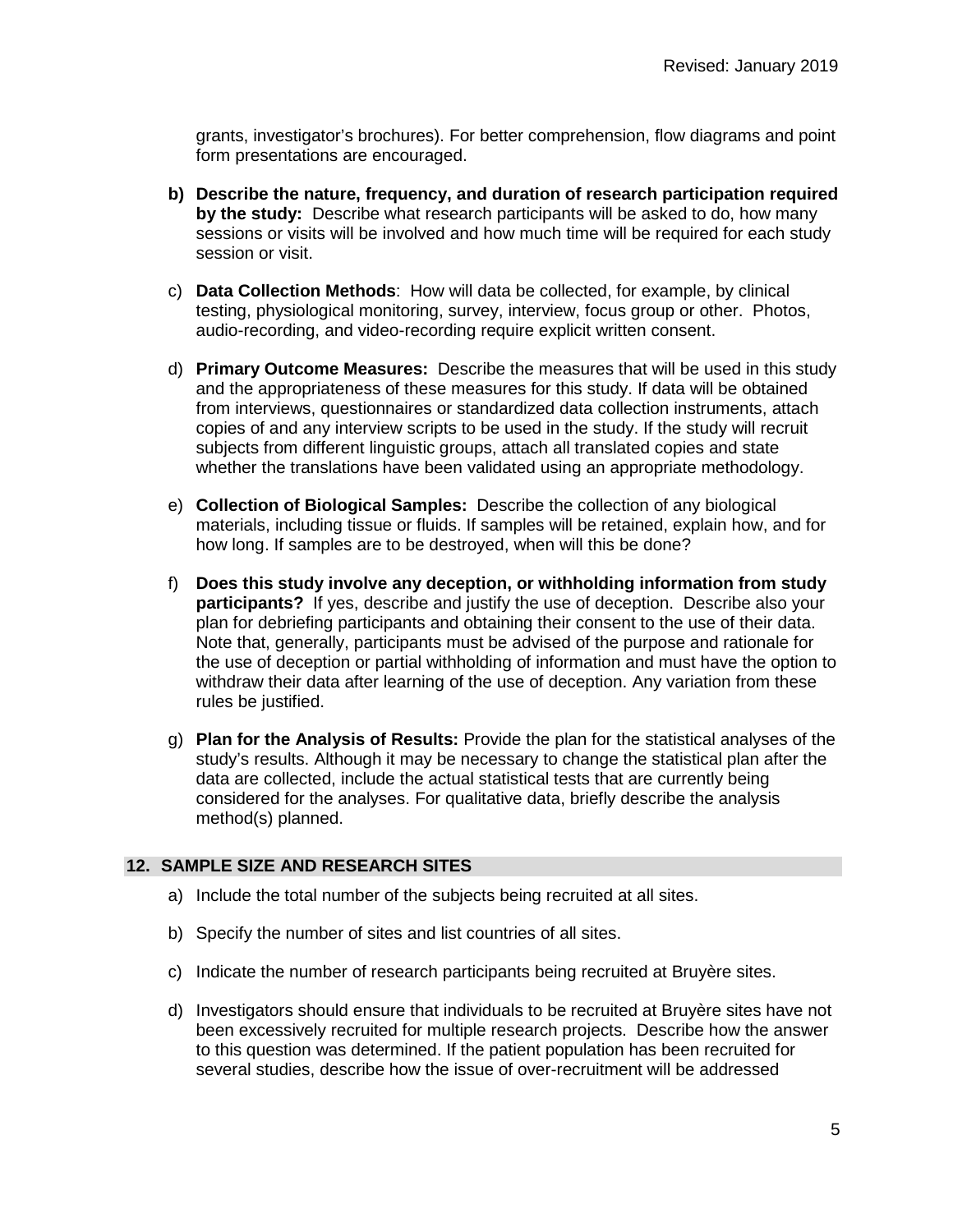e) For quantitative studies, include sample size power calculations. You may refer to the protocol for this information. For qualitative studies indicate approximate sample size and rationale.

# **13. DESCRIPTION OF POPULATION**

In sections a) and b), outline the inclusion and exclusion criteria that will be used to select subjects. In addition, include the methodology that will be used to discern whether a prospective subject meets the criteria. If participants are to be excluded because of cognitive impairments, describe the assessment procedure that will be used to identify the presence and severity of cognitive impairments and whether a prospective participant is capable of giving valid consent.

In section c), specify whether there will be any restrictions on the linguistic groups that will be recruited. For studies where language fluency may have an influence on the results, the criteria used (i.e. language of formal education etc.) to determine language fluency should also be included.

# **14. IDENTIFICATION AND RECRUITMENT OF RESEARCH PARTICIPANTS**

a) Describe how the research study will be publicized for recruitment purposes. If the initial contact is by letter, e-mail, web-site and/or advertisement, attach applicable copies of the text to be used. The REB must review all study-related materials that will be seen by, or given to subjects, including research advertisements or letters. The specific dollar amount of compensation paid to subjects should not be listed in the advertisement.

For studies recruiting participants from different linguistic groups, attach translated texts for approval. Projects may not recruit a linguistic group until the respective texts are approved.

- b) If recruiting participants at Bruyère, identify what units/ programs/ departments/ etc. you will be recruiting from, and which staff or clinical team members of the units in question you have engaged in this project. At minimum, the unit manager and physician lead must be involved in the planning of the project to ensure feasibility of logistics.
- c) If the identification of prospective subjects will involve using information obtained from their personal health information record, members of the participant's health care team are generally required to obtain the patient's verbal or written approval before identifying prospective patients to the study's research staff so that confidentiality is not broken. In this section, describe how the patient's agreement to be contacted by the researcher(s) will be obtained by members of his/her health care team. It is important to ensure that the role of the members of the participant's health care team is limited to seeking agreement to be contacted by the project's research staff and does not involve any active recruitment activities or undue encouragement. In addition, the investigator should ensure that the patient perceives research staff as separate from their health care team.
- d) In this section, specify the methodology to be used for recruitment once prospective participants have been identified. Given that it is important for REB reviewers to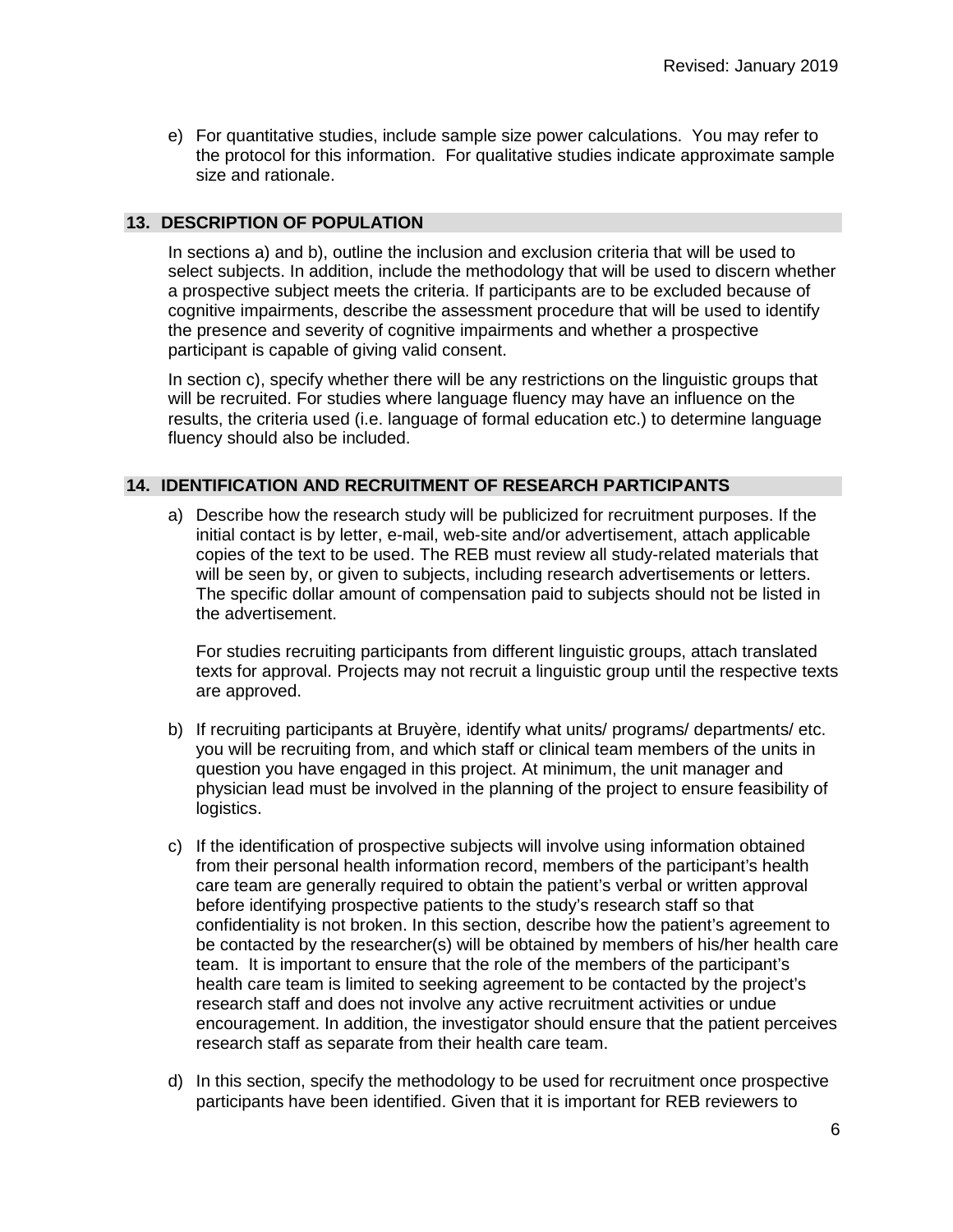determine whether any coercion is present in the recruitment process, provide scripts that will be used in the recruitment process

- e) Describe how the privacy of the individual will be protected during the recruitment process. Unless there is a justifiable exception, the subject's decision whether to participate in a study should be treated as confidential. If circumstances may prevent the participant's decision from remaining confidential, then the participant should be informed of such an eventuality.
- f) If control groups will be used, indicate whether the recruitment process will differ among these groups. Explain any differences in the recruitment processes.
- g) Given that the decision to participate in human research should be voluntary, informed and without coercion or undue influence, indicate whether incentives will be offered. If incentives will be used, justify that they are reasonable in the circumstances. Describe how the amount of payment will be calculated if the participant withdraws partway through the study. In general, payment should be prorated by the amount of time spent in study activities.
- h) Finder fees include monetary or other substantial rewards that are paid to members of the study's research staff or health care staff specifically for the successful recruitment of subjects and are paid as a bonus to regular salary or fees. Finder's fees are prohibited. If you are uncertain as to whether your disbursements to health professionals or research staff will be considered to be "finder's fees," provide details.

## **15. PROCEDURES FOR SEEKING INFORMED CONSENT**

Indicate whether the study will obtain informed consent from the study participants and complete the sections as indicated. When completing Sections 15b-h, note that the consent process (oral or written) is required to meet the standards of the Tri-Council Policy Statement 2. Refer to Appendix A of these Guidelines for the elements that should be included in the consent form and consent process. For clinical trials regulated by Health Canada or FDA, a written informed consent is required.

c) Research subjects should give free and informed consent to participate in the study. Signing an information/consent form is the usual method to document that a subject has made an informed decision to enroll in a study. It is important then that the information/consent form is written at a level that can be understood by the population being recruited for the study, and that each research subject actually understands the content of the information/consent form. In addition to providing the reading level in this section, describe the methodology used to make this determination. More information about calculating the reading level of text, and a simple calculator, is found at: [http://www.readabilityformulas.com/smog-readability](http://www.readabilityformulas.com/smog-readability-formula.php)[formula.php.](http://www.readabilityformulas.com/smog-readability-formula.php) Other online tools may be available.

Where it is not possible to determine the reading level of the population being sampled, Grade 8 can be used as the "default" reading level. When a Grade 8 reading level of an information/consent form is considered to be inadequate to provide participants with an understandable description of the study, investigators may develop other methodologies to ensure that research subjects understand the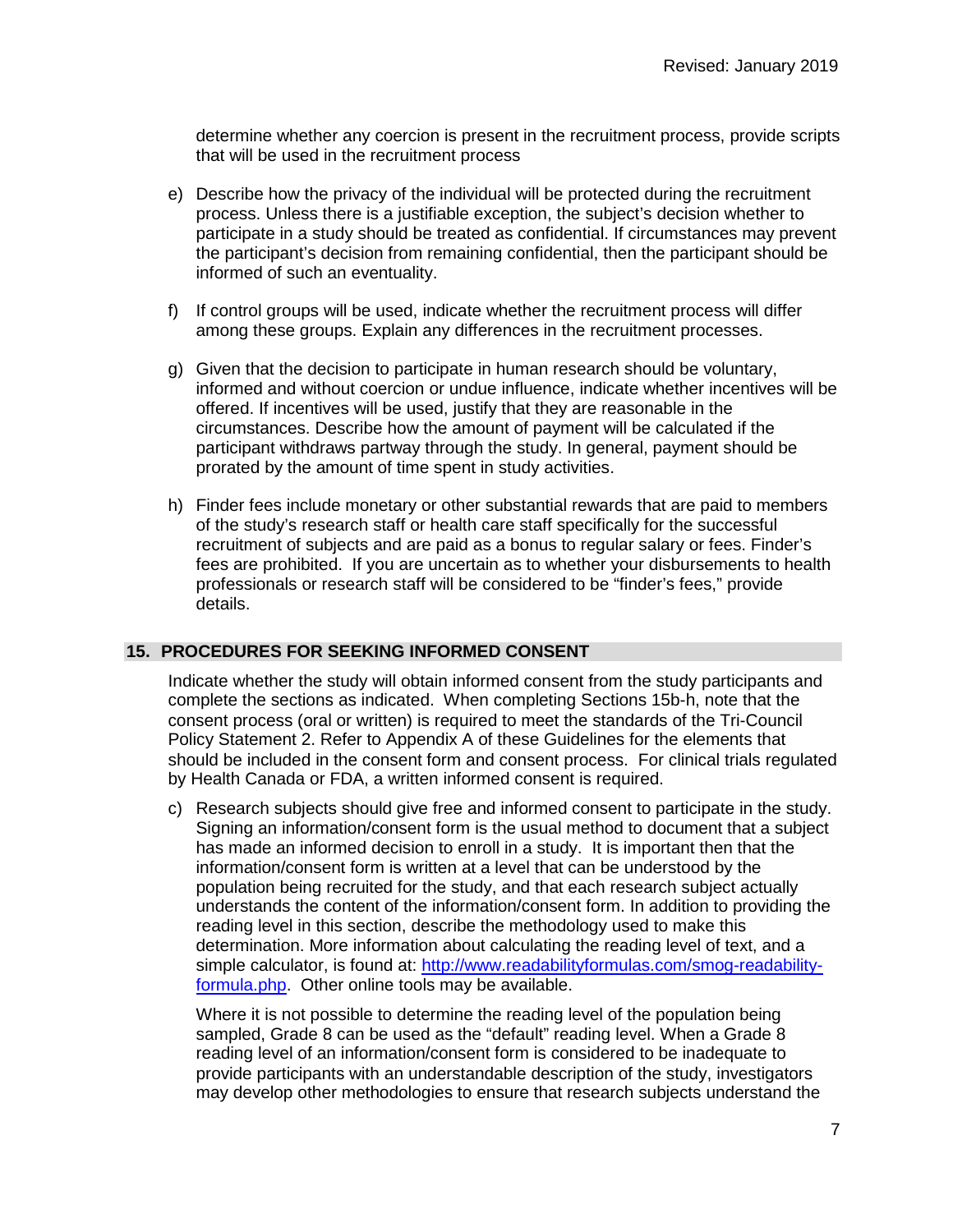information/consent form and that the information is readily available to the research participant for future reference as needed.

**Note 1:** Articles 2.1(c), and 2.3 of the Tri-Council Policy Statement II, permit the REB to approve a study that does not obtain informed consent or uses an altered consent procedure when all of the following conditions are met:

- i. the research involves no more than minimal risk to the subjects;
- ii. the waiver or alteration of consent is unlikely to adversely affect the rights and welfare of the subjects;
- iii. the research could not practicably be carried out without the waiver or alteration of consent (e.g. naturalistic observation of individuals at public meetings and rallies);
- iv. whenever possible and appropriate, the subjects will be provided with additional pertinent information after participation; and
- v. the waived or altered consent does not involve a therapeutic intervention.

If requesting a waiver of consent, describe how the study meets all the conditions outlined above.

- d) Attach the information/consent form or oral script that will be used. In the case of oral consent, the investigator should make provisions for the participant to receive, or if online, to print off, a copy of the script.
- e) Describe in a step-by-step manner how informed consent will be sought. In addition, describe how the subject's comprehension and informed consent will be verified. If there are special circumstances (e.g. special needs, variable capacity to give consent), describe the special procedures that will be followed to protect subject interests and promote valid consent. Attach copies of the materials (e.g. scripts, texts) that will be used in these circumstances. In the case of oral consent, include a description of how and where the oral consent for each subject will be documented.
- f) A dual relationship should not exist between the person obtaining consent and the research subject. For example, it would generally be inappropriate for a care provider to recruit and to obtain consent from one of his/her patients to participate in a research project. If a dual relationship is unavoidable, justify and outline the safeguards that will be used to protect the interests of the individual being recruited.
- g) Personal health information to be used for research purposes should be accessed only with the consent of the research participant. If personal health information will be accessed without consent, justify. As required by the Personal Health Information Protection Act (PHIPA), also attach a copy of the agreement between the health care custodian and the study's investigator(s) that outlines the terms and obligations imposed upon the investigators when using personal health information for research purposes without obtaining the patient's consent.
- h) For studies that require more than one contact with research participants, describe the methodology that will be used to ensure that the participant continues to have decision-making capacity and that consent from the participant remains current.
- i) Research involving emergency health situations can only be conducted if it addresses the emergency needs of the individual involved, and then only in accordance with the criteria established in advance of such research by the REB. As outlined in Section 3.8 of the TCPS 2, a REB may allow research that involves health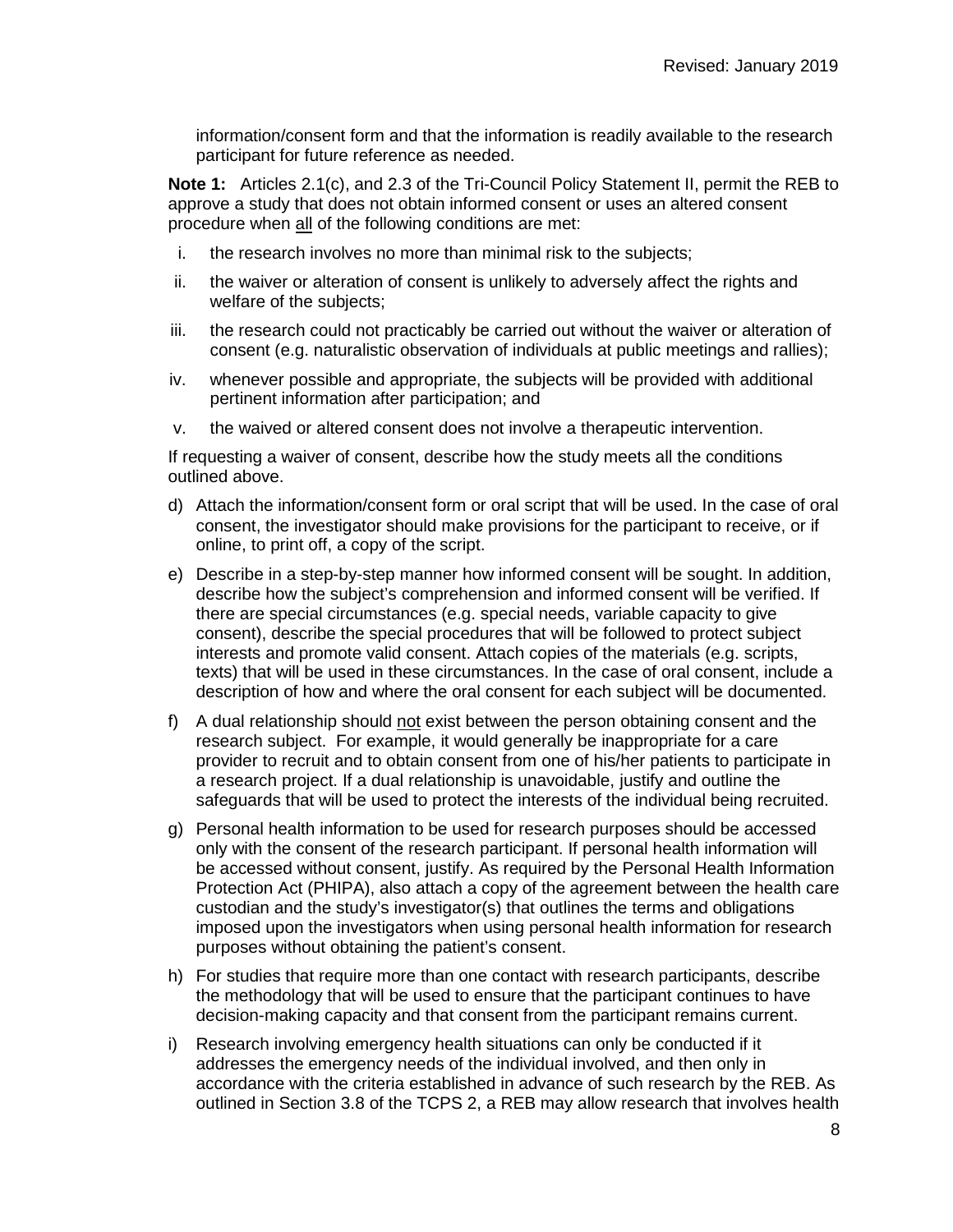emergencies to be carried out without the free and informed consent of the subject or of his or her authorized third party if all of the following apply:

i) a serious threat to the prospective subject requires immediate intervention; and

ii) either no standard efficacious care exists or the research offers a real possibility of direct benefit to the subject in comparison with standard care; and

iii) either the risk of harm is not greater than that involved in standard efficacious care, or it is clearly justified by the direct benefits to the subject; and

iv) the prospective subject is unconscious or lacks capacity to understand risks, methods and purposes of the research; and

v) third-party authorization cannot be secured in sufficient time, despite diligent and documented efforts to do so; and

vi) no relevant prior directive by the subject is known to exist.

In order to justify the need to proceed without consent, describe in this section how all of the required conditions outlined above will be met. Also include the procedure for obtaining consent once the research participant has regained the capacity or when an authorized third party is found.

#### **16. CAPACITY TO GIVE CONSENT**

a) If a study will be recruiting from a population where some individuals may lack the capacity to give consent, justify the inclusion of these individuals in the study. The TCPS 2 describes decision-making capacity as "the ability of prospective or actual participants to understand relevant information presented about a research project, and to appreciate the potential consequences of their decision to participate or not participate. This ability may vary according to the complexity of the choice being made, the circumstances surrounding the decision, or the point in time at which consent is sought." According to the TCPS 2, individuals who are not able to give informed consent may be enrolled in a study only when:

i) the research question can only be addressed using individuals within the identified population(s);

ii) the research does not expose them to more than minimal risk without the potential for direct benefits for them;

iii) free and informed consent is obtained from their authorized legal representative(s).

- b) Describe the methodology that will be used to determine an individual's capacity to give informed consent. It is the responsibility of the research investigator to determine the capacity of an individual to consent to participate in the study at the time consent is obtained, and that capacity is maintained throughout study participation.
- c) When prospective participants include individuals who lack the capacity to give consent, describe: i) who will be providing consent on behalf of the incapable individual, ii) how free and informed consent will be sought from the participant's legal representative and iii) how the participants' interests will be protected. The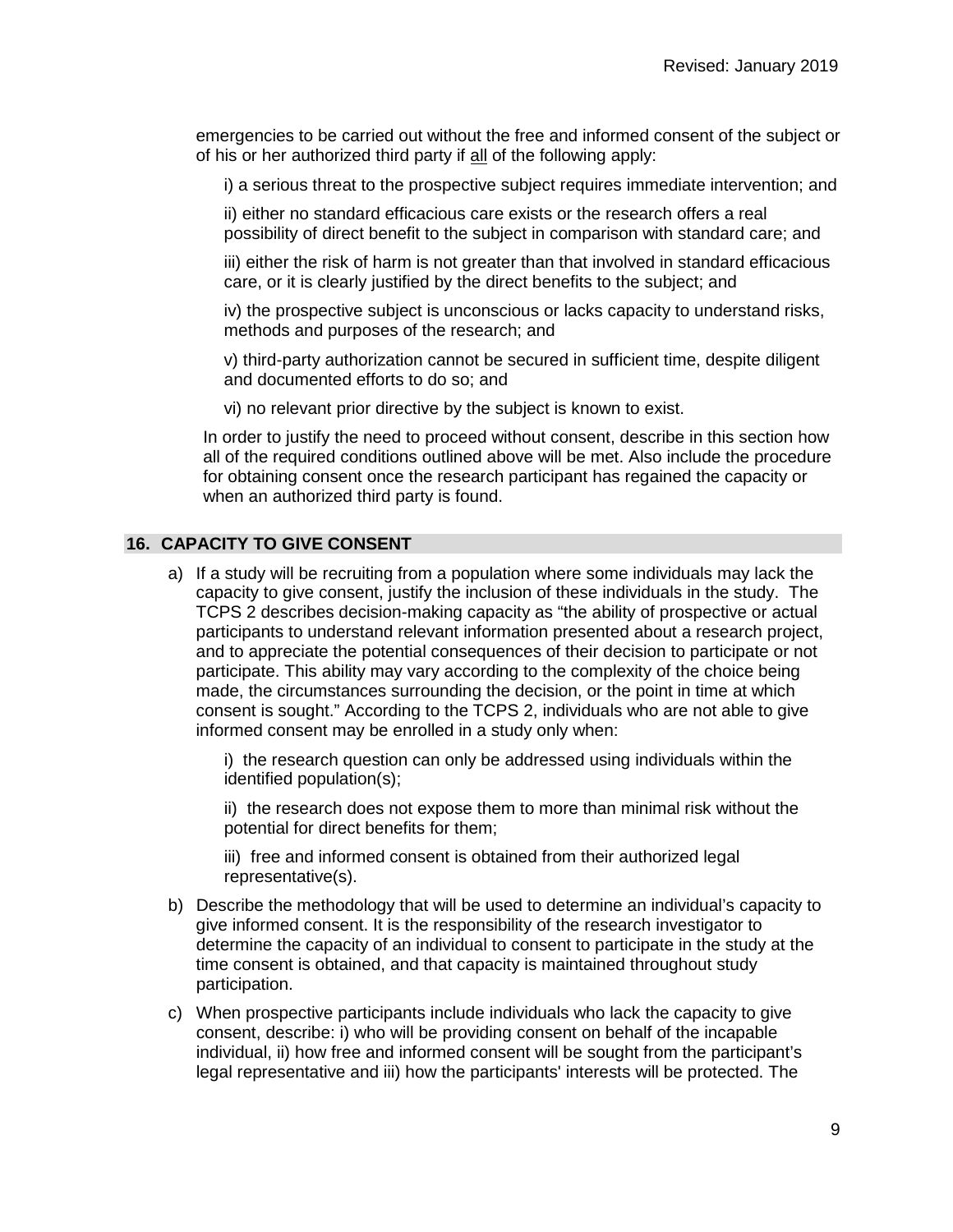legally authorized third party may not be the researcher or any other member of the research team.

According to the TCPS 2, there is no strict age limit for decision-making capacity. Children will often have capacity depending upon the complexity and consequences of the study information needed to be understood. However, it is fair to assume that children 16 years of age or older likely have capacity to consent to most studies. Unless very young, children who lack capacity should generally give their assent to participation and an Assent Form should typically be prepared and submitted for review. A child's wish not to participate should generally be accepted unless research participation has a reasonable prospect of significant benefit to the child. If unsure, researchers should contact the REB for direction.

- d) The capacity to give consent may fluctuate over time. Describe the methods to be used to regularly assess the capacity to consent and the steps to obtain consent in the case when an incapable participant regains capacity during the study.
- e) When consent is being obtained from a legally authorized third party under current statutes and regulations, it is also important to ensure that the incapable individual assents to participating in the study, unless there is a significant likelihood of benefit. This means that the incapable participant must appear willing to participate in the study's interventions and does not display "dissent" behaviors to suggest that participation is against his or her own preferences. For these cases, describe how "assent" and "dissent" on the part of the incapable individual will be assessed for the duration of the study and how "dissenting" participants will be precluded or withdrawn from the study.

# **17. RISKS AND BENEFITS**

a) Whenever possible, proposed research should be designed so as to offer at least the possibility of benefit to participants. Studies that involve significant risk without a balance of significant benefit may be unethical.

Document the risks associated with the study. If the likelihood of adverse events is known, document them.

b) Describe the possible benefits of the study to individual participants. If no benefits are anticipated, say so.

# **18. USE OF PATIENTS AS RESEARCH PARTICIPANTS**

- a) For research studies involving the recruitment of patients (people who have an illness or condition relevant to the study), describe the usual standard of care for this population and how the usual standard of care will be affected. This should include any additional laboratory samples, questionnaires, interviews, assessment protocols, and any other activities undertaken to benefit the research study but not normally used as part of clinical care. If changes in the standard of care will vary according to the group to which patients are assigned, document the changes in usual care for each group. These changes in care should also be described in the information/consent form.
- b) If any standard therapies, diagnostic procedures or information will be withheld from research subjects for the purpose of the study, explain in detail and justify it in terms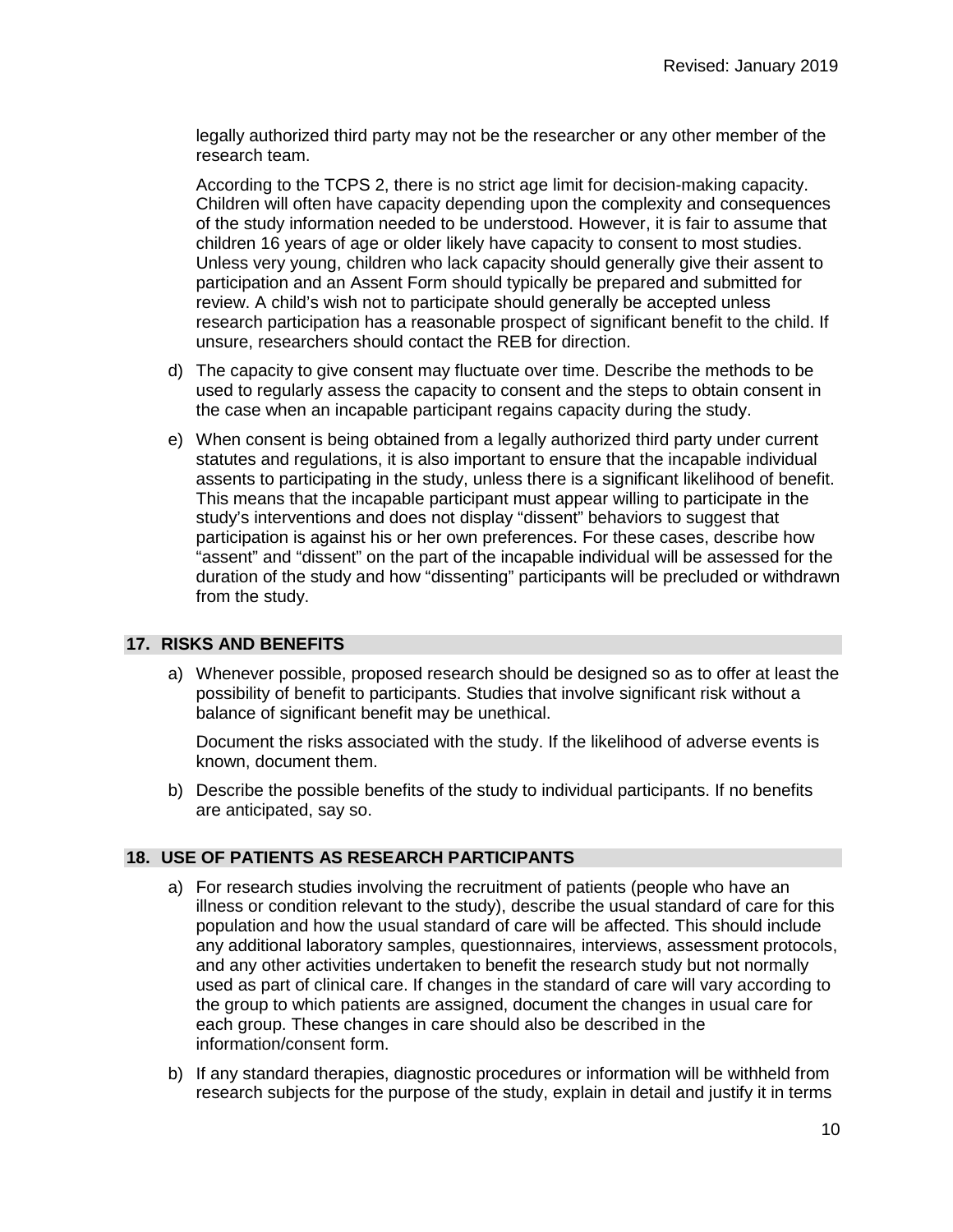of the risks and potential benefits. The fact that usual care will be withheld must be described in the information/consent form and reviewed with the patient.

- c) If a placebo control group is to be used, justify the choice of a placebo, as opposed to other possible controls. Article 11.2 of the TCPS 2 describes criteria for the use of a placebo control group as follows:
	- a. A new therapy or intervention should generally be tested against an established effective therapy.
	- b. As with all of choices of control, a placebo control is ethically acceptable in a randomized controlled clinical trial only if:
		- its use is scientifically and methodologically sound in establishing the efficacy or safety of the test therapy or intervention; and
		- it does not compromise the safety or health of participants; and
		- the researcher articulates to the REB a compelling scientific justification for the use of a placebo control.
	- c. For clinical trials involving a placebo control, the researcher and the REB shall ensure the general principles of consent are respected and that participants or their authorized third parties are specifically informed:
		- about any therapy that will be withdrawn or withheld for purposes of the research; and
		- of the anticipated consequences of withdrawing or withholding the therapy.
- d) If participation in this study will affect the individual's future care, or available options for future care, describe. These effects on future care should also be described in the information/consent form.
- e) If the management of the research subject's condition will be prolonged or delayed because of the research, describe how usual care will be affected and justify in detail why this is appropriate. The usual care for the patient's condition and the possible effects on the management of a patient's condition should be described in the information/consent form.
- f) List any restrictions on medications/treatments or lifestyle, such as diet, exercise, smoking, exposure to sun or driving. Specify the duration of restrictions and the reasons why the restrictions are necessary. All restrictions must be described in the information/consent form and reviewed with the study participant at the time consent is obtained.
- g) Describe the conditions under which the Responsible Site Investigator will withdraw a research subject from the study. These could be safety thresholds for individual participants or other circumstances. Although this applies primarily to research that can have a direct effect on the research subject's physical health, studies that are investigating psychological variables should also consider whether rules relating to the withdrawal of participants are needed.
- h) Describe the study stopping rules circumstances under which the study may or will be stopped. For example, statistical thresholds for safety data, adverse events, or other factors.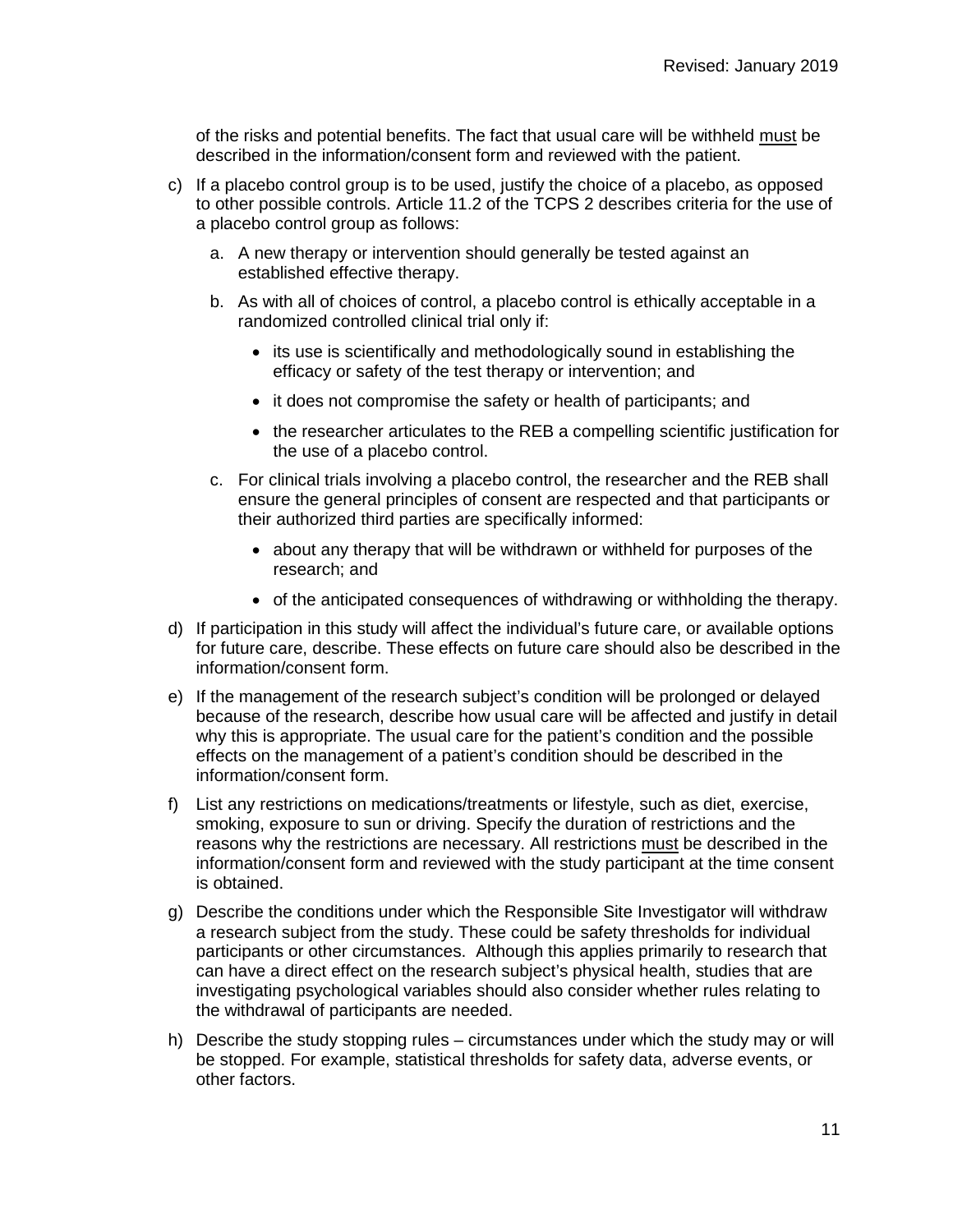## **19. CONFIDENTIALITY**

- a) Indicate in this section: i) the source of any records containing personal information that will be used in this study, ii) the legal requirements for access (e.g. signed consent to comply with the Personal Health Information Protection Act), and iii) whether the access requirements will be met before accessing the records. For studies that do not involve accessing personal *health* information, accessing other personal information may involve seeking the approval of data stewards or information custodians, including registries and government departments. Describe the policies or statutes/regulations that govern the access to these sources of information and whether the access requirements have been met and approval has been received.
- b) For categories of identifiability, note that anonymized information (including biological materials) is that which is irrevocably stripped of direct identifiers, a code is not kept to allow future relinkage, and the risk of re-identification of individuals from remaining indirect identifiers is low. Anonymous information (including biological materials) is information originally collected without identifiers and the risk of re-identification of individuals is very low. De-identified information includes that which is anonymized and anonymous.
- c) For studies accessing and storing personal and/or health information, all data collected that contains personal identifiers (e.g. name, OHIP number, chart number, address, initials, social insurance number) is confidential and must be protected against breaches in security/privacy. Describe the procedures that will be used to maintain confidentiality for all media (e.g. paper, digital files, audio-tapes, videotapes, online cloud storage) that will be used to store information.
- d) At the earliest opportunity, all personal information and other data should be securely encoded to remove all personal identifiers and the code-list containing personal identifiers required by the research project should be securely stored with restricted access. In this section, describe in detail how and when the data will be so encoded. Whenever possible, secondary identifiers such as initials, date of birth, postal code, admission dates to hospital, dates of events specific to the research subject (e.g. date of stroke, date of admission to hospital, chart number) that can indirectly identify a research participant should be stored as part of the code-list and not part of the coded data.
- e) If data containing personal identifiers will not be encoded at the earliest opportunity, justify in this section.
- f) Describe where data will be stored and the security measures (eg. encryption, password protection, locked file cabinet) to be used to maintain confidentiality of identifiable data, including the storage mediums to be used. For online data, describe the platform or sites to be used. Will participant IP addresses be recorded, and are there any other special limits to privacy? In what country will the server housing the survey data be located.
- g) If data containing personal identifiers will be transferred to another facility, justify. Describe the methods used to maintain confidentiality of this information at the receiving facility. Include documentation demonstrating that the receiving facility has agreed to store and to destroy data containing personal identifiers according to the study's protocol described in this application.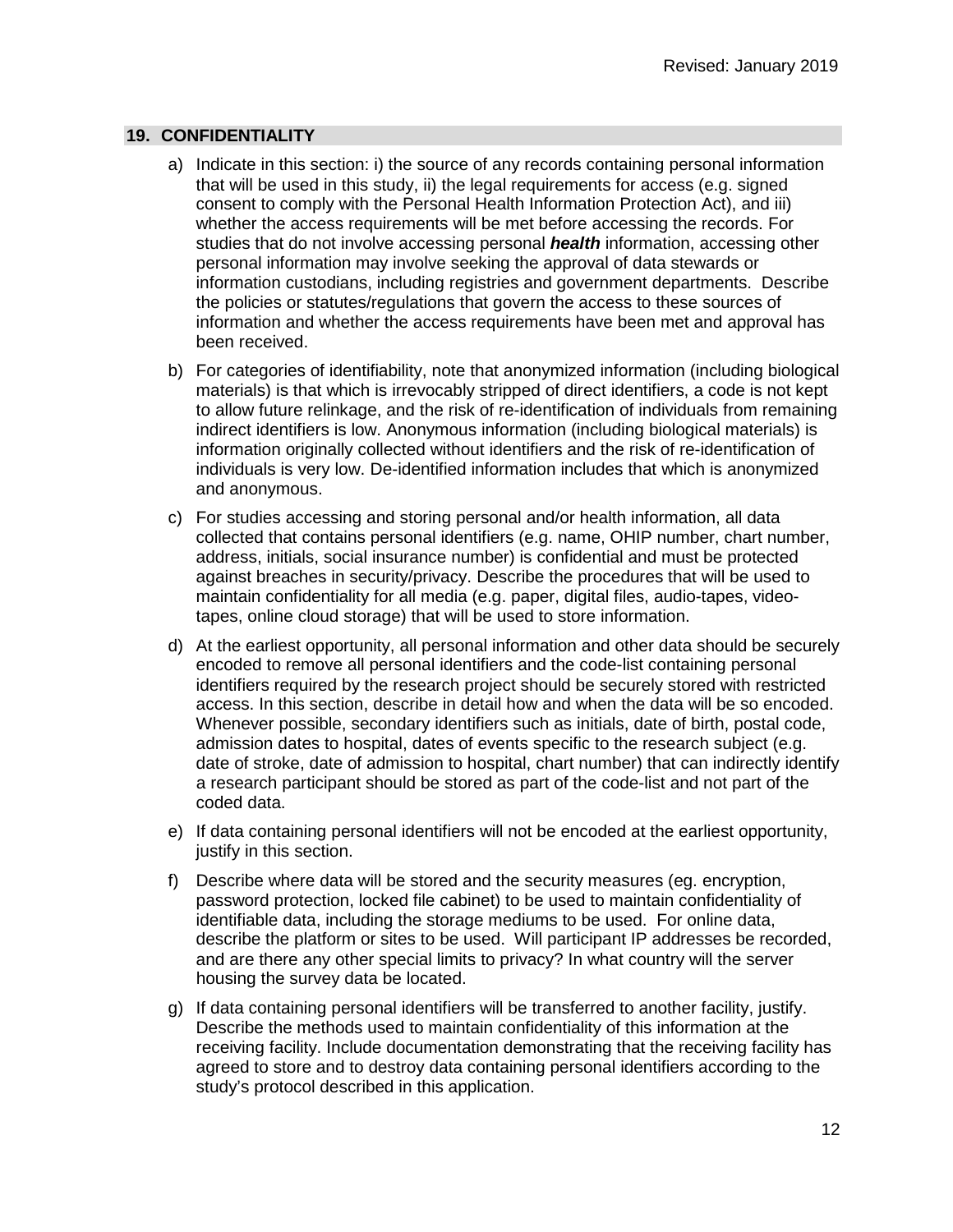- h) Indicate whether data, including code list(s), will be retained, and if so, how long? If it will be destroyed, describe how.
- i) Describe the proposed services of a translator or transcriber in handling and protecting personal information. Indicate whether a confidentiality agreement will be used.
- j) If your study involves collection of any biological specimens (e.g., blood, tissue, urine, etc.), indicate whether specimens are de-identified, where specimens will be stored, for how long, and how they will be destroyed. \* If long term storage of specimens is planned, you must complete the "Genetic Addendum."

# **20. MONITORING**

a) Monitoring refers to activities performed by groups, such as the study sponsor, to protect the interests of the research subjects and to ensure compliance with the approved research protocol. These groups may include the project's research staff, the study sponsor (e.g. site visits to check for GCP compliance, interim analysis of results by a data and safety monitoring board), steering committees and external/internal auditing committees endorsed by the research site facility.

Monitoring allows researchers and others to know whether new and unknown risks have developed for the research subjects and whether the approved research protocol is being followed. In this section, outline your monitoring plan for this study. If applicable, include a description of how research subjects will be informed of new risks that are identified during the course of the study.

If there is a data safety monitoring board in place, it is important for the REB to know the degree to which the board is independent of the sponsor.

## **21. PUBLICATION AND DISSEMINATION OF RESULTS**

- a) Outline how the results will be communicated to the scientific community, research subjects and other stakeholders. It is also recommended that research staff document whether each research subject was given the opportunity to request a summary and whether he/she accepted or declined.
- b) Specify whether the approval of the sponsor(s) is required before the publication and/or dissemination of the results of the study. Agreements regarding the publication of research should not prevent the publication of results or the communication of information important to subject safety as determined by the either the Principal Investigator, Responsible Site Investigator, Co-investigators, the REB, or any other parties monitoring the research study.
- c) Specify in which languages the summary of the study will be available.
- d) Specify if you will be providing research participants with a summary of results once the study is finished. If yes, this must be clearly stated in the consent form. If no, please provide an explanation why not.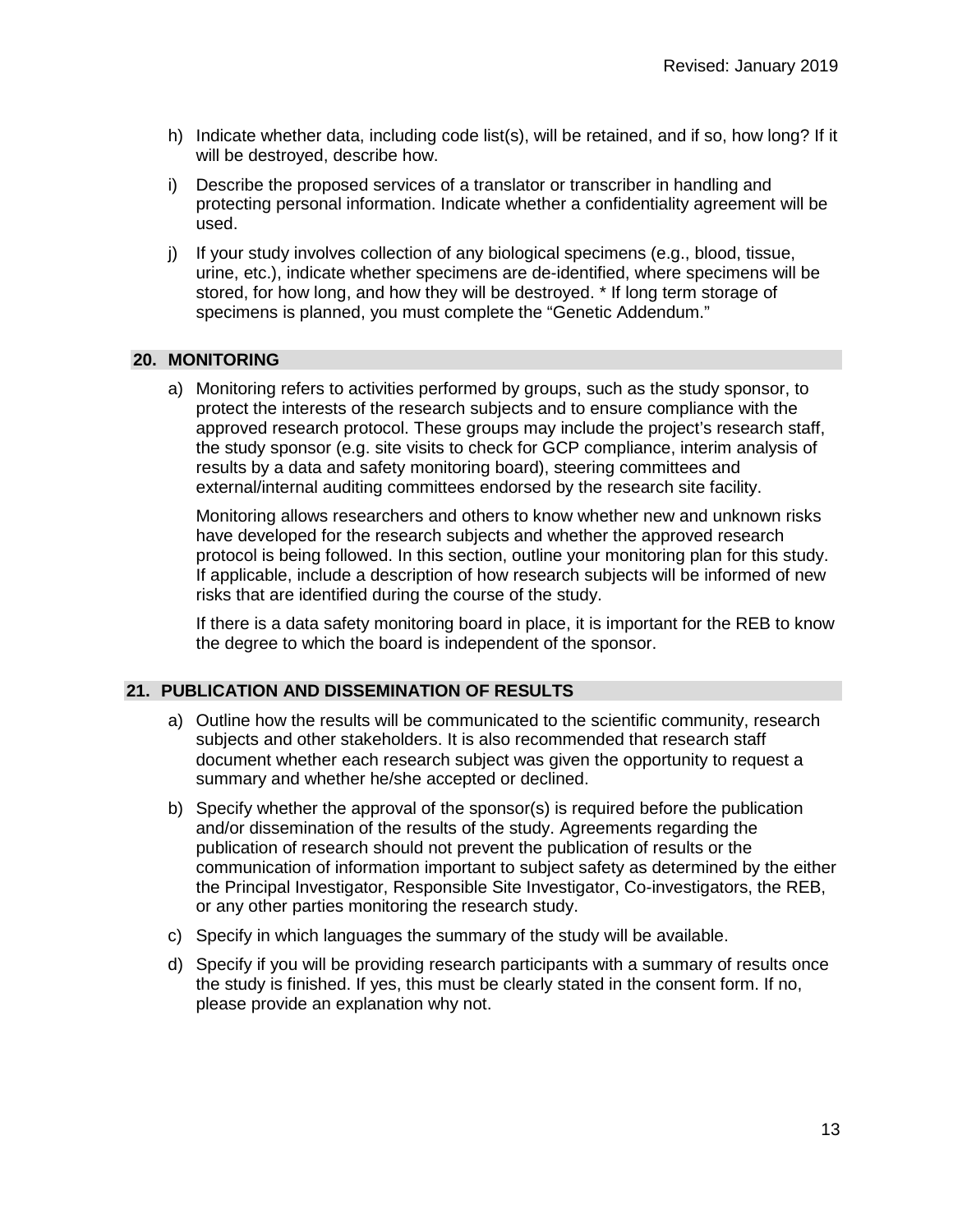# **22. BUDGET**

- a) Research Ethics Boards are interested in ensuring that the research study has sufficient support to be completed and that expenses do not reveal an unacceptable conflict by the investigator(s) or sponsor.
- b) In addition to completing the summary in this section of the application, attach as a separate appendix, a detailed itemized budget listing expenses for the study. The REB will consider aspects such as investigator payments, reimbursement for subjects, and whether there are adequate funds to cover study treatments and procedures.
- **c)** If funding has not been obtained, describe how the costs of the research study will be covered. Complete all applicable sections.

# **23. CONTRACTS**

- a) All contracts/agreements with the corporate sponsor(s), public funding agencies or other parties (e.g. copyright holders) related to this study must have appropriate approval from the relevant institutional authority. These contracts/agreements may include, but are not limited to: clinical trial agreements, material transfer agreements involving human material, licensing agreements for the use of copyrighted materials, etc.
- b) Indicate who will cover the costs of treatment not covered by the provincial health plan in case of injury directly resulting from participation in the research study (i.e. sponsor, institution-specific, other).

Contact the REB of each research site for additional details regarding submission of contracts.

## **24. POTENTIAL CONFLICTS OF INTEREST**

The term "conflict of interest" refers to situations in which financial or other personal considerations may compromise, or have the appearance of compromising, a researcher's professional judgment and obligation to protect research participants and the scientific integrity of the study.

a) As specified in the application form, indicate if the Principal Investigator, Responsible Site Investigator or any Co-Investigators involved in this research study or any member of their immediate family have a conflict of interest.

## **25. DIVISION/DEPARTMENT/PROGRAM APPROVAL**

Hospital and university administrators share responsibility for research activities within their division, department or program. The purpose of this signature section is to ensure that appropriate administrators at research sites are aware of: a) the research activities undertaken in their division, department or program and b) the impact of these activities on the resources of their division, department or program and the patients they serve.

This form should be completed and signed by the administrator who has signing authority for the financial cost centre(s) affected by the research study. This section should not be completed by an administrator who is listed as the Principal Investigator, the Responsible Site Investigator or a Co-Investigator.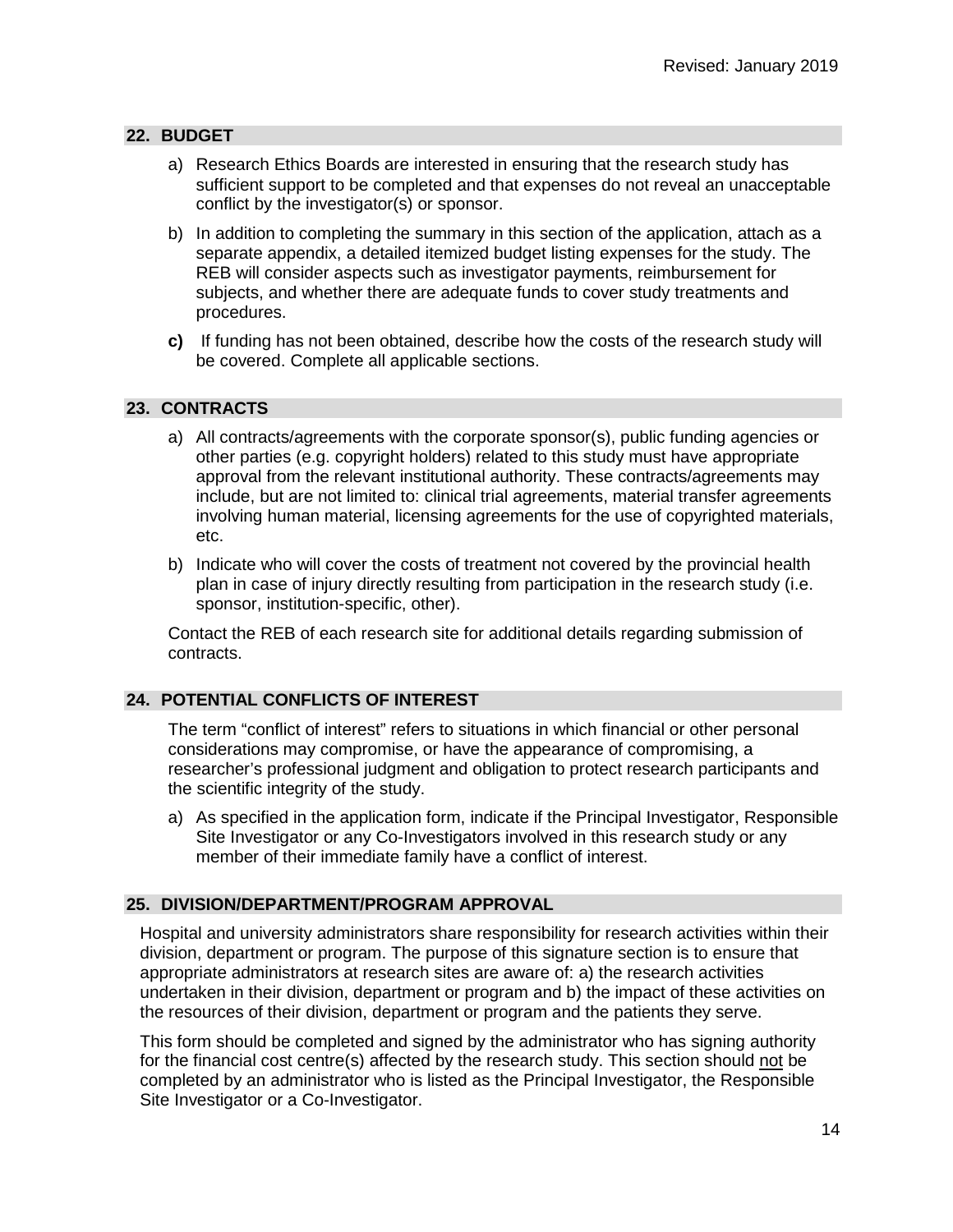Contact the REB to identify the appropriate administrators, if needed.

# **26. CONTINGENCY PLANNING**

All researchers are being asked to develop contingency plans in the event of an epidemic, pandemic or similar emergency situation.

At the time that a pandemic is declared, and in keeping with current infection control best practices, Bruyère may prevent access to all of its sites for anyone who is not directly involved in the care of in-patients or residents. Consequently, project research staff and research subjects may not have access to our hospital sites.

Given that the suspension of research activities at Bruyère may have adverse effects on research subjects and the integrity of a research study, outline the contingency plans for the research project in this section.

If it is the opinion of the Responsible Site Investigator that the suspension of the research project has the potential to cause significant adverse effects for the project's research subjects, the contingency plan must incorporate appropriate steps to mitigate these risks for research subjects. Alternatively, if it is in the best interests of research subjects to continue with the research study, the contingency plan should include the relocation of the research project to a temporary off-site location. The off-site location should not expose research subjects to an increased risk without the approval of the REB.

# **27. IMPROVING THE CLARITY AND USABILITY OF THIS FORM**

We are interested in your feedback about the use of this Form. If you have any comments or suggestions to make this form more user-friendly, please email us at **[REB@bruyere.org](mailto:REB@bruyere.org)** or include them in this section.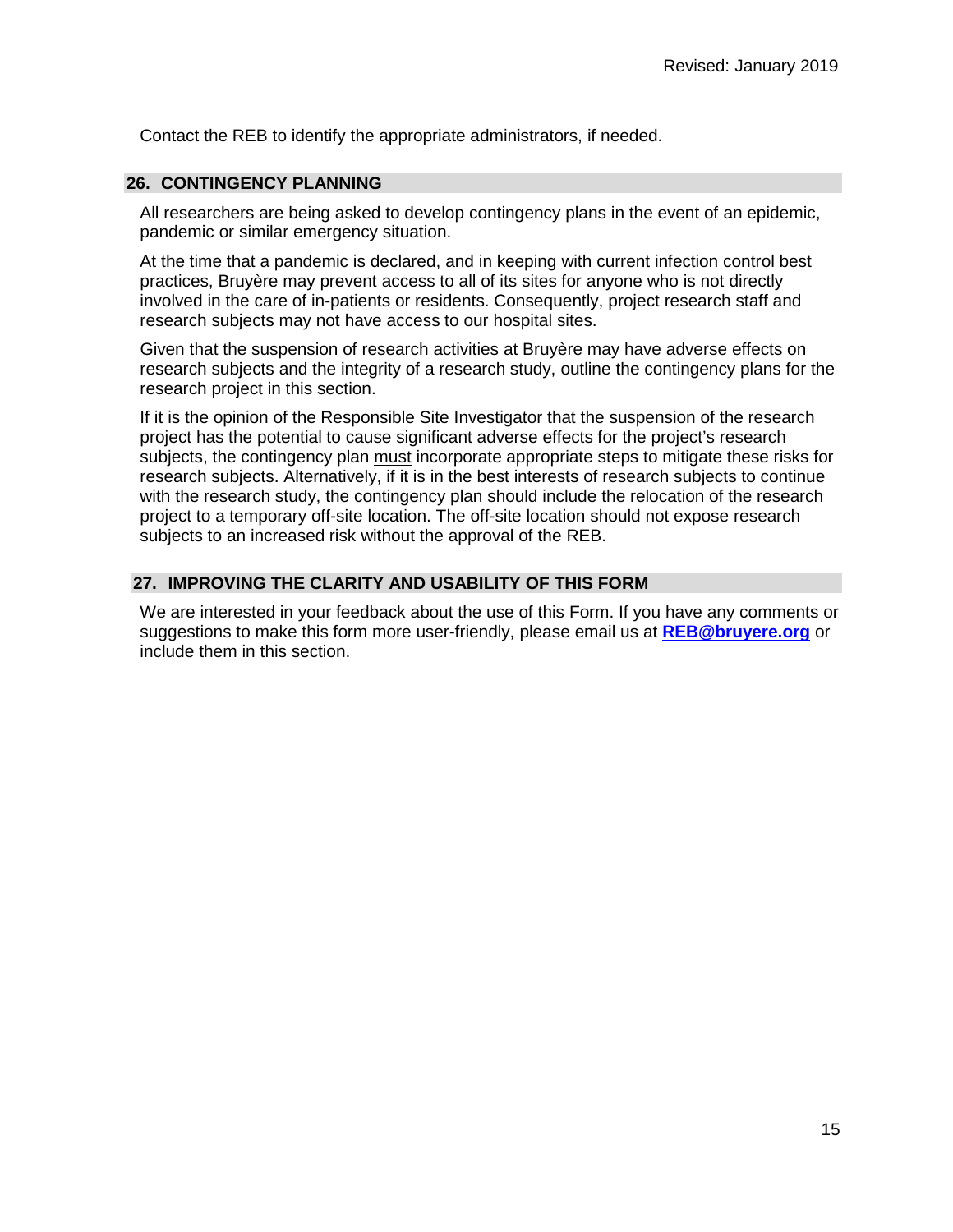# **APPENDIX A: SECTION D1 OF THE TRI-COUNCIL POLICY STATEMENT STANDARDS FOR INFORMING POTENTIAL SUBJECTS**

# "D. Informing Potential Subjects

## D1. General Conditions

## Article 2.4

Researchers shall provide, to prospective subjects or authorized third parties, full and frank disclosure of all information relevant to free and informed consent. Throughout the process of free and informed consent, the researcher must ensure that prospective subjects are given adequate opportunities to discuss and contemplate their participation. Subject to the exception in Article 2.1(c), at the commencement of the process of free and informed consent, researchers or their qualified designated representatives shall provide prospective subjects with the following:

- a. Information that the individual is being invited to participate in a research project;
- b. A comprehensible statement of the research purpose, the identity of the researcher, the expected duration and nature of participation, and a description of research procedures;
- c. A comprehensible description of reasonably foreseeable harms and benefits that may arise from research participation, as well as the likely consequences of non-action, particularly in research related to treatment, or where invasive methodologies are involved, or where there is a potential for physical or psychological harm;
- d. An assurance that prospective subjects are free not to participate, have the right to withdraw at any time without prejudice to pre-existing entitlements, and will be given continuing and meaningful opportunities for deciding whether or not to continue to participate; and
- e. The possibility of commercialization of research findings, and the presence of any apparent or actual or potential conflict of interest on the part of researchers, their institutions or sponsors.

Under the normal process of obtaining written consent, the prospective subject should be given a copy of the consent form and any relevant written information. The consent of the participants shall not be conditional upon, or include any statement to the effect that, by consenting, subjects waive any legal rights.

In light of (b) and (c), REBs may require researchers to provide prospective subjects with additional information, such as that detailed in Table 1, below.

Article 2.4 indicates the requirement to give prospective subjects the information they need to give free and informed consent on whether to be involved in the research project. In a research team, the principal researcher is ultimately responsible for the actions of those acting with delegated authority.

Research subjects, whether inside or outside Canada, may have cultural values different from those of the researcher. Thus, as Articles 2.4(a-c) indicate, researchers must clearly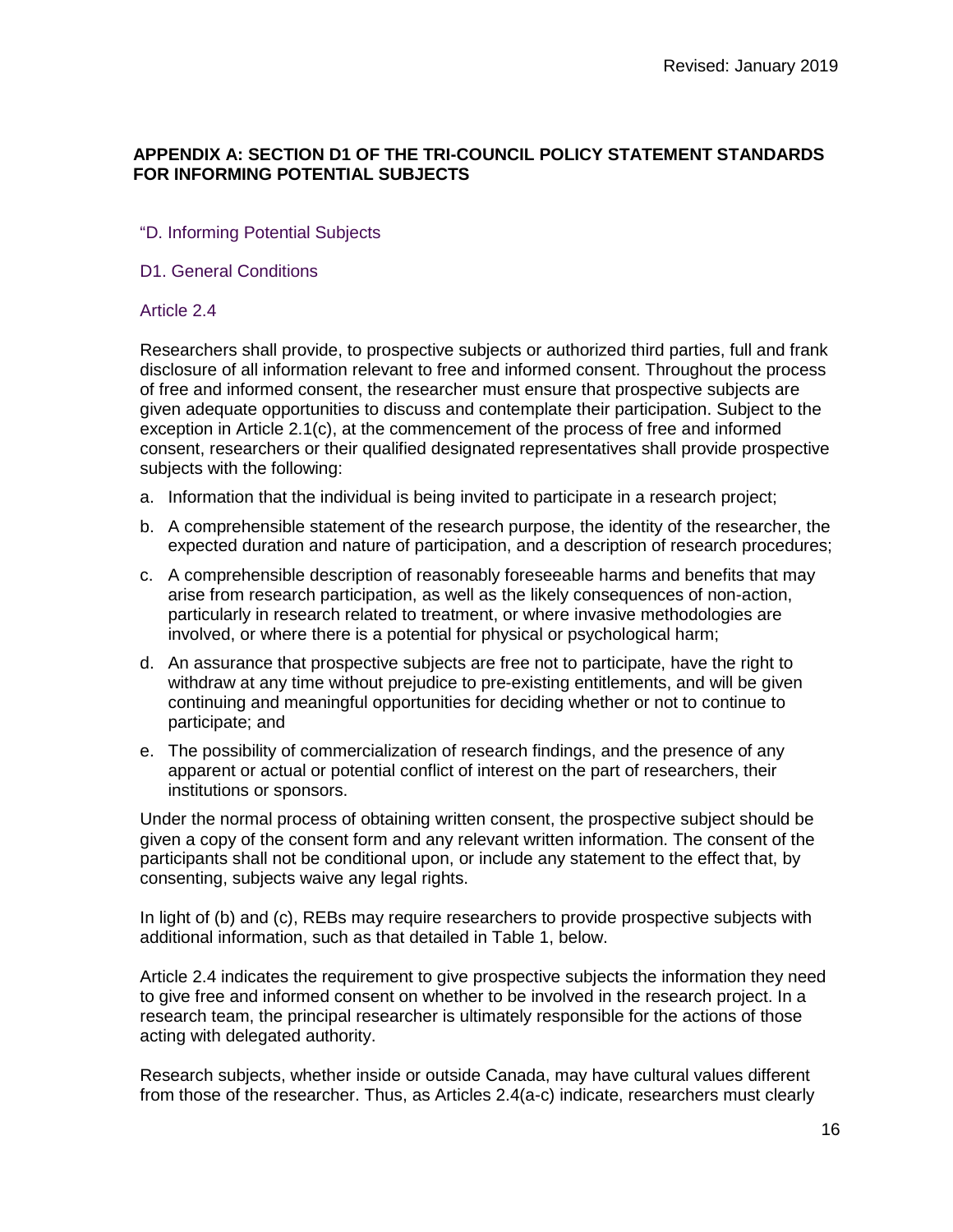explain the nature and goals of the research and other essential information, in a manner appropriate for the prospective subjects" cultural settings. With some cross-cultural research projects, it may not be possible to offer an adequate translation of the researcher's understanding to prospective subjects. REBs should proceed cautiously in such cases and require stringent protection for the interests of subjects, such as appointing an individual to act in an independent advocacy role. On the other hand, REBs should not assume an unnecessarily protective role that suggests that those who do not share the culture of the researchers, particularly those in foreign countries, are incapable of making rational decisions in their own interest.

Articles 2.2 and 2.4(d) help to ensure that a prospective subject's choice to participate is voluntary. Pre-existing entitlements to care, education and other services shall not be prejudiced by the decision on whether to participate. Accordingly, a physician should ensure that continued clinical care is not linked to research participation, and teachers should not recruit prospective subjects from their classes, or students under their supervision, without REB approval. Nothing in this section should be interpreted as meaning that normal classroom assessments of course work require REB approval. Article 2.4(d) also requires that researchers specifically ascertain continuing consent from subjects on the basis of new information.

# Table 1

Additional information that may be required for some projects:

- 1. An assurance that new information will be provided to the subjects in a timely manner whenever such information is relevant to a subject's decision to continue or withdraw from participation;
- 2. The identity of the qualified designated representative who can explain scientific or scholarly aspects of the research;
- 3. Information on the appropriate resources outside the research team to contact regarding possible ethical issues in the research;
- 4. An indication of who will have access to information collected on the identity of subjects, descriptions of how confidentiality will be protected, and anticipated uses of data;
- 5. An explanation of the responsibilities of the subject;
- 6. Information on the circumstances under which the researcher may terminate the subject's participation in the research;
- 7. Information on any costs, payments, reimbursement for expenses, or compensation for injury;
- 8. In the case of randomized trials, the probability of assignment to each option;
- 9. For research on biomedical procedures, including health care interventions: information about (a) foregoing alternative procedures that might be advantageous to the subject, (b) which aspects of the research involve the use of procedures that are not generally recognized or accepted; and, (c) particularly in trials of therapeutic interventions, the care provided if the potential subject decides not to consent to participation in the study;
- 10. The ways in which the research results will be published, and how the subjects will